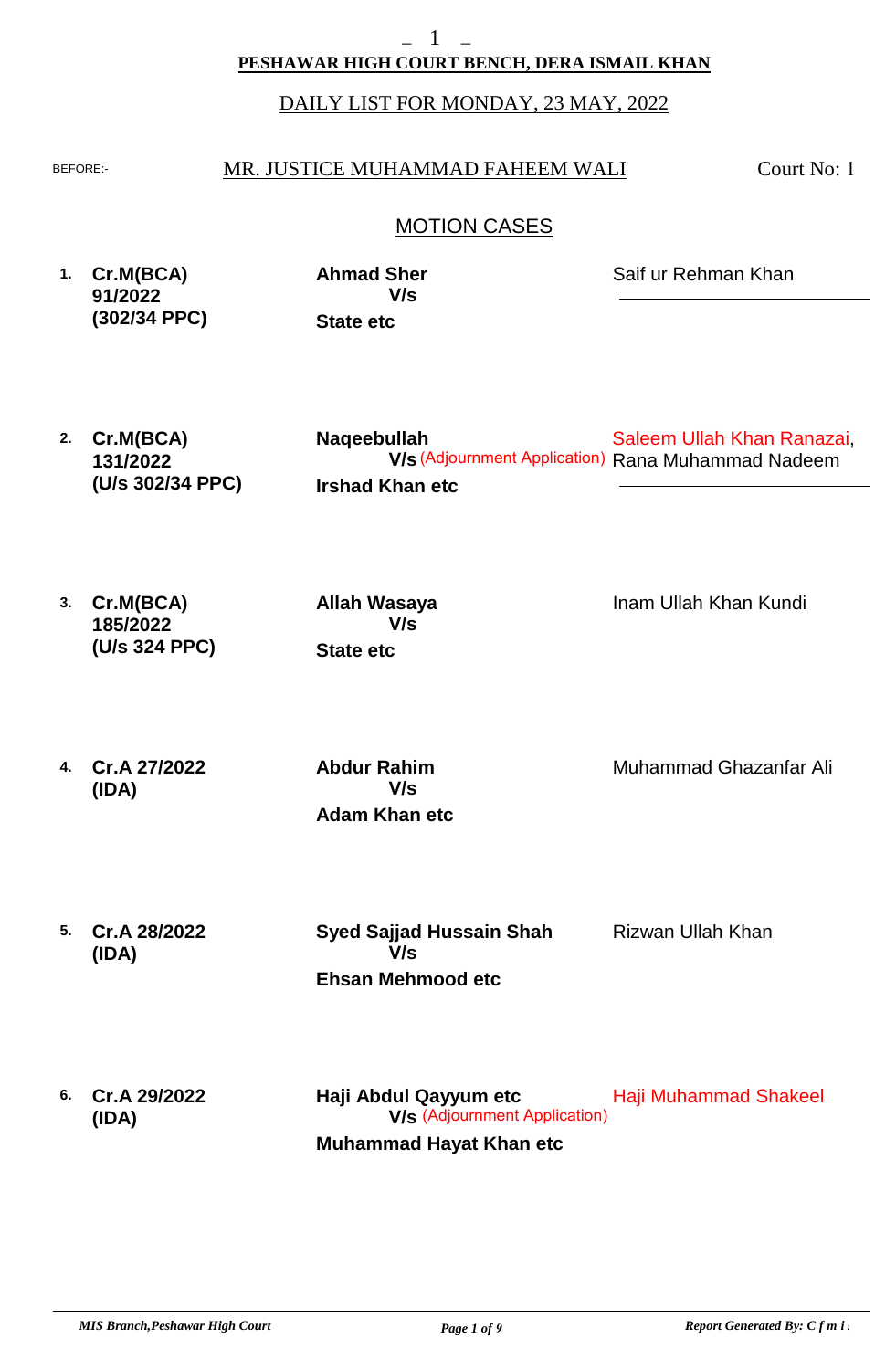#### BEFORE: MR. JUSTICE MUHAMMAD FAHEEM WALI

Court No: 1

#### MOTION CASES

| 7. Cr.R 23/2022<br>(IDA) | Haji Gul Nawaz etc<br>V/s  | <b>Bahadar Khan Marwat</b> |
|--------------------------|----------------------------|----------------------------|
|                          | <b>Muhammad Ramzan etc</b> |                            |

**8. Cr.R 24/2022 Cr Misc NO.39/2022 (IDA)**

**Khairullah etc Samiullah V/s**

Ghulam Hur Khan

**9. Cr.R 25/2022 (IDA)**

**Mansoor Ahmad etc Saadullah Khan etc V/s**

Muhammad Yousaf Khan

**10. CM(TA) 4/2022 CM NO.05/2022 (with office obection No.05) Syed Abdul Jabbar Shah Syed Muhammad Ali Shah V/s**

**11. Rev. in RFA 12/2022**

 **Jawad Hussain etc Amjad Ali etc V/s**

Sadam Hussain Zakori

Syed Taj Ali Shah

**12. W.P 18/2022 CM NO.23/2022 Muhammad Yousuf etc Obaidullah** Ahmad Ali Khan, Raja M. Shahid الاح (Adjournment Application) הוא האם **V/s**<br>Khan Farooqi, Farman Ullah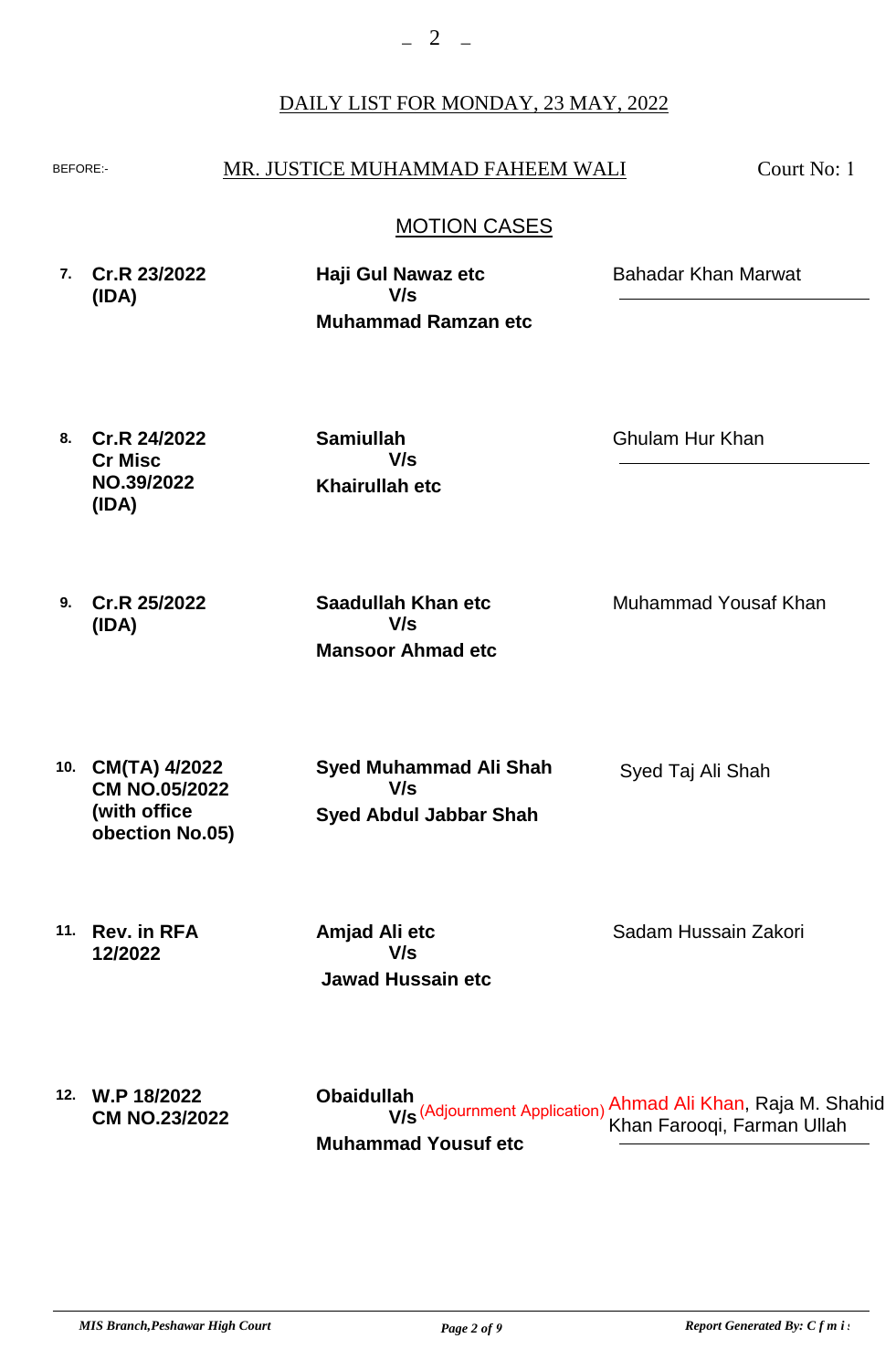#### BEFORE: MR. JUSTICE MUHAMMAD FAHEEM WALI

Court No: 1

#### MOTION CASES

- **13. W.P 19/2022 (Civil) CM NO.24/2022 Malik Suba etc Muhammad Tariq etc** Muhammad Yousaf Khan, Shaikh Muhammd Adeel **V/s**
- **14. W.P 50/2022 CM NO.47/2022**

**State etc Qadir Khan V/s**

**(Date By Court)**

Asad Aziz

**15. C.R 39/2021 (Possession)**

**Sarwar Jan Mustafa Khan Kundi V/s**

Muhammad Anwar Awan

**16. C.R 43/2021 (Others) CM NO.77/2021**

**Sanaullah etc Amanullah V/s**

Mehr Ali

**17. C.R 20/2022 (Declartion) CM NO.42/2022**

**Syed Asghar Ali Shah etc Syed Hassan Ali Shah**

Shah Fahad Ansari, Sarwar Khan **V/s** (Adjournment Application) Kundi, Sardar Hashmat Nawaz Khan Sadozai, Khurram Javed, Muhammad Adil Khan

#### PRE-ADMISSION NOTICE

**1. Cr.A 17/2022 (IDA)**

**Khizar Hayat etc Abdul Qayyum Khan V/s**

Sana Ullah Shamim Gandapur, Kaneez Batool

Additional Advocate General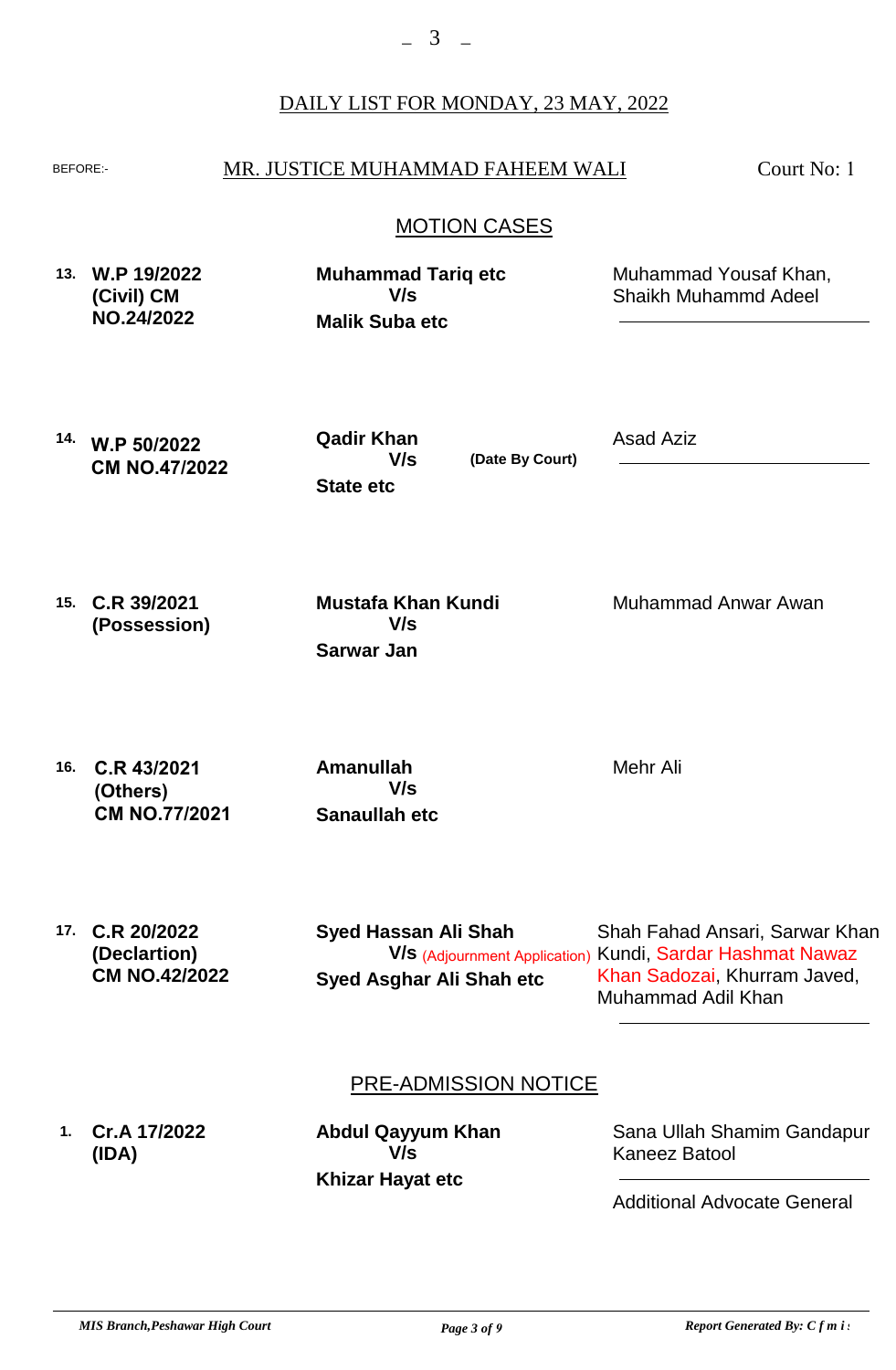#### BEFORE: MR. JUSTICE MUHAMMAD FAHEEM WALI

Court No: 1

#### PRE-ADMISSION NOTICE

**2. Cr.M(TA) 1/2022(U/s 302/324/109/34 PPC)**

**3. W.P 161/2020**

**(Civil)**

**State etc (Date By Court) Ghulam Hussain V/s**

Sheikh Iftikharul Haq

Mehr Ali

Muhammad Waqar Alam

Additional Advocate General,

Nazar Muhammad Niazi

**4. W.P 572/2020 (Services) CM NO.631/2020 (Direction)**

**Raju Bibi etc Imam Bakshsh etc V/s**

**Mst. Safia Bibi etc**

**V/s**

**Mst. Momina Bibi etc**

**5. W.P 55/2021 (others) CM NO.84/2021 (N) (Direction)()**

**Haji Shali Khan etc M Rafiq V/s**

W.P 68/2021 i W.P 68/2021 Gul Behram CM NO.95/2021

Haji Shali KHan etc

**6. W.P 35/2022 INTERIM RELIEF (Direction) Nagina Bibi etc Muhammad Jalil V/s**

Ilyas Ahmad Damani

Additional Advocate General, Zainul Abideen Afridi, Muhammad Imran Moin

Dilawaiz Baloch, Muhammad Nabil Khan

Additional Advocate General, Muhammad Waheed Anjum, Muhammad Saleem Bhatti Muhammad Saleem Bhatti

Muhammad Waheed Anjum, Dilawaiz Baloch, Muhammad Nabil Khan

Muhammad Mohsin Ali, Zahid Mohibullah, Rukhsana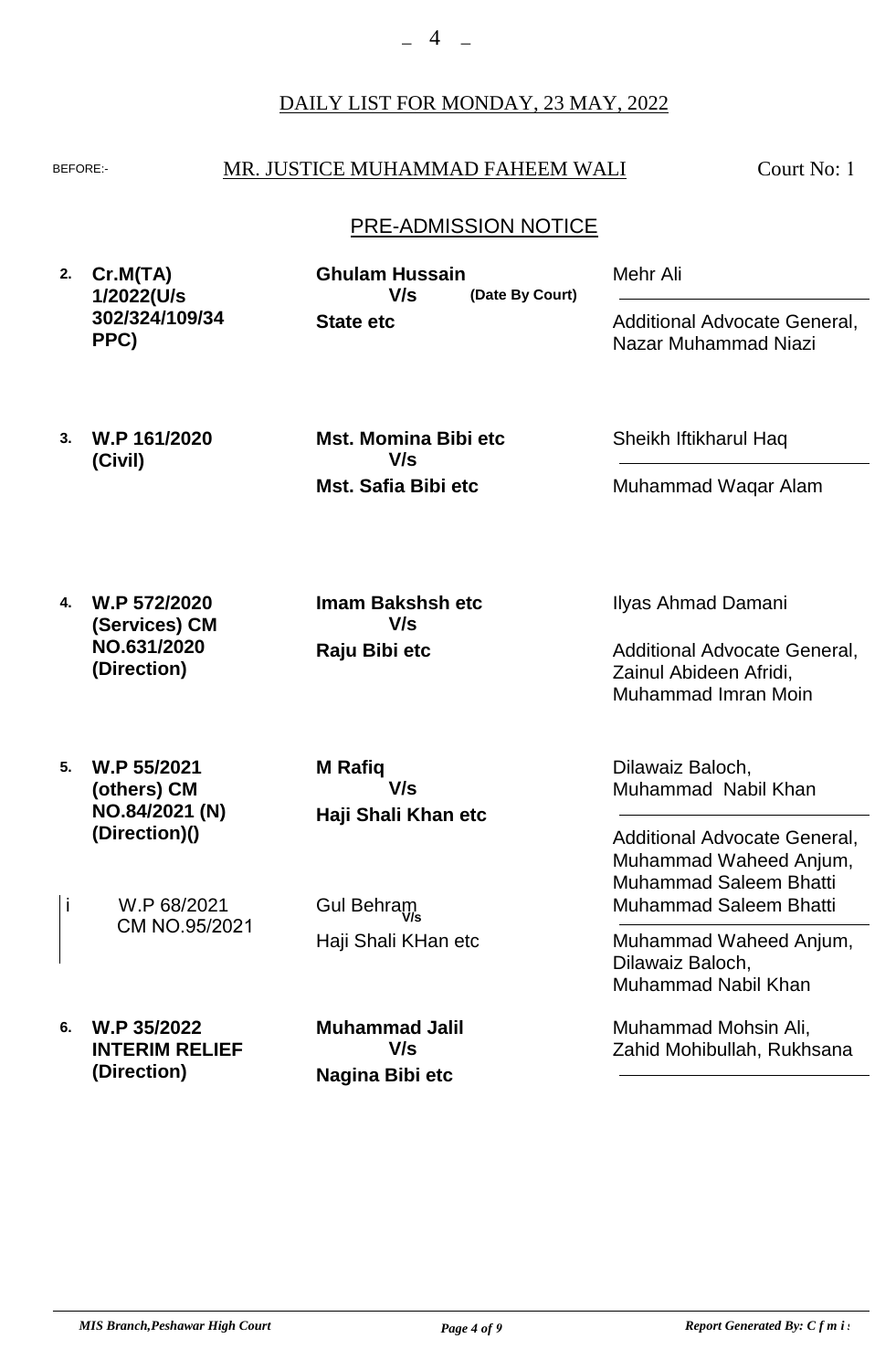### BEFORE: MR. JUSTICE MUHAMMAD FAHEEM WALI

Court No: 1

# PRE-ADMISSION NOTICE

| 7.  | C.R 168/2014<br><b>CM NO.78/2018</b><br>& 200/2021                                  | Jahangir Khan<br>V/s<br>(Date By Court)<br><b>Ahmad Khan</b>   | Syed Mastan Ali Shah Zaidi,<br>Sy Maqsood Haider Zaidi                      |
|-----|-------------------------------------------------------------------------------------|----------------------------------------------------------------|-----------------------------------------------------------------------------|
| İ   | C.R 74/2017<br>CM NO.89/2017                                                        | Aleem Ud Din s/o Muhammad<br>Hussain                           | <b>Rustam Khan Kundi</b><br>Sana Ullah Shamim Gandapur<br>Kaneez Batool     |
|     |                                                                                     | Mst. Banno Mai w/o Noor etc                                    | Muhammad Yousaf Khan,<br><b>Assistant Attorney General</b>                  |
| 8.  | C.R 133/2016<br>(U.F)                                                               | <b>Faizullah Khan s/o Ghulam</b><br><b>Hussain etc</b>         | <b>Muhammad Mohsin Ali</b>                                                  |
|     |                                                                                     | V/s<br>Haji Juma Khan thru L.Rs                                | <b>Malik Muhammad Asad</b>                                                  |
| 9.  | C.R 138/2017 CM<br>NO.142/2021<br>(Direction)()                                     | Kalu Khan s/o Ghulam Haidar<br>etc<br>V/s                      | Muhammad Anwar Awan,<br><b>Muhammad Saleem Bhatti</b>                       |
| j   | C.R 141/2017                                                                        | <b>Mst. Rafiq Un Nisa</b><br>Laal Khan s/o Wazir Khan etc      | Ziaur Rehman Kazi                                                           |
|     | <b>CM NO.158 &amp;</b><br>205/2017                                                  | Mst. Rafiq Un Nisa w/o Nasir-Ud-<br>Din etc                    | Ziaur Rehman Kazi,<br><b>Muhammad Saleem Bhatti</b>                         |
| 10. | C.R 175/2019<br>(Specific<br><b>Performence) CM</b><br>NO.174/2019<br>(Direction)() | Ajam Khan<br>V/s<br><b>Sumar Khan etc</b>                      | Salahuddin Khan Gandapur,<br><b>Mutee Ullah Rind</b><br>Muhammad Waqar Alam |
| 11. | C.R 108/2020<br>CM NO.120/2020<br>(Direction)()                                     | <b>Liagat Hussain</b><br>V/s<br><b>Muhammad Ghalman Haider</b> | Muhammad Waqar Alam,<br>Muhammad Waseem Ullah Awan                          |

Gul Tiaz Khan Marwat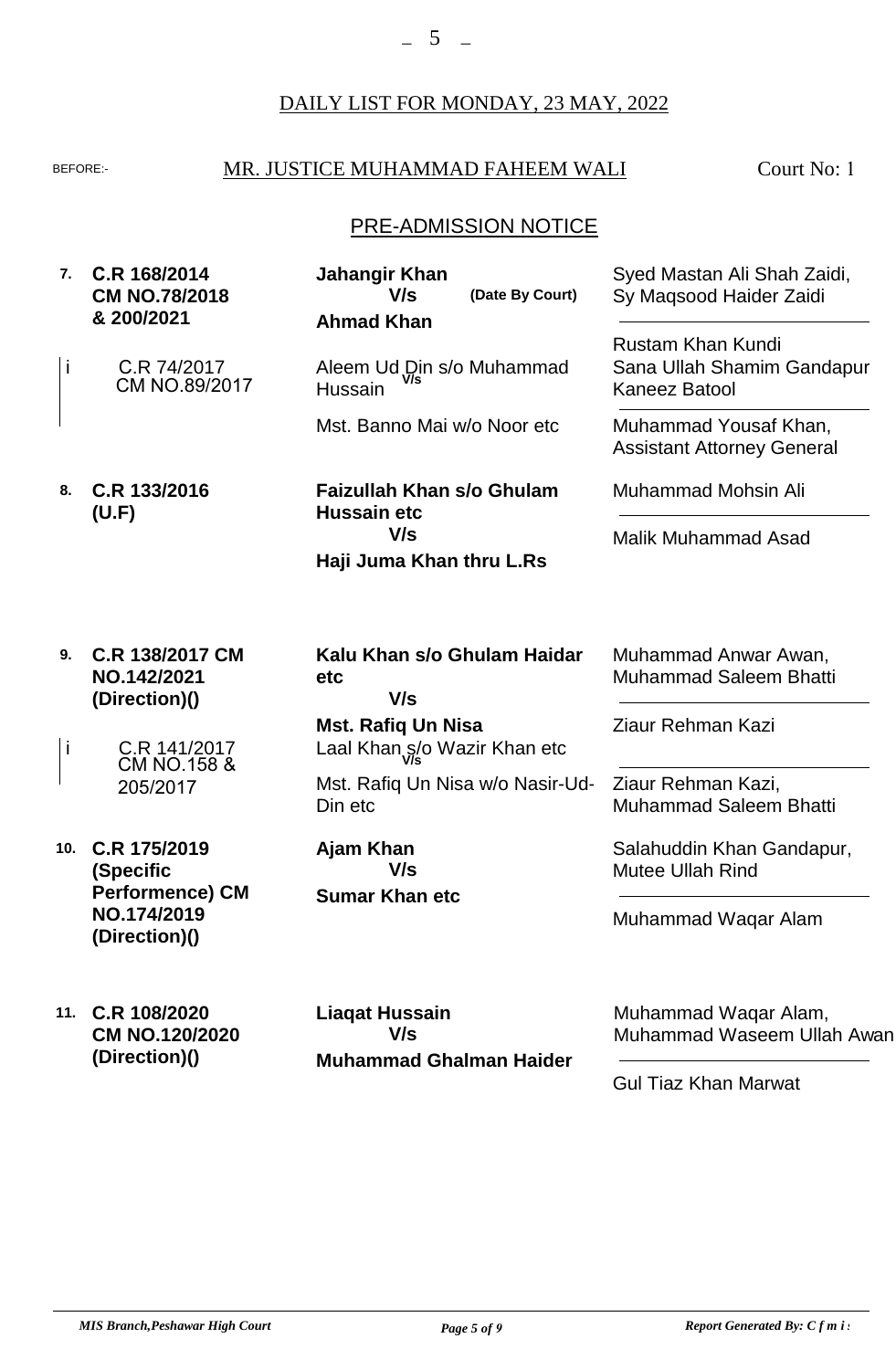#### BEFORE: MR. JUSTICE MUHAMMAD FAHEEM WALI

Court No: 1

#### PRE-ADMISSION NOTICE

NOTICE CASES

**12. C.R 96/2021 (Declartion) CM NO.127,149 & 130/2021 Ghulam Hassan etc (Date By Court) Ghulam Hussain (desd) thr. LR etc** Muhammad Waheed Anjum, Muhammad Mohsin Ali Additional Advocate General, **V/s**

Ameer Muhammad Baloch

Shah Fahad Ansari

Additional Advocate General

**1. Cr.M(BBA) 124/2022 (U/s 489-F)** **State etc Gulab Khan V/s**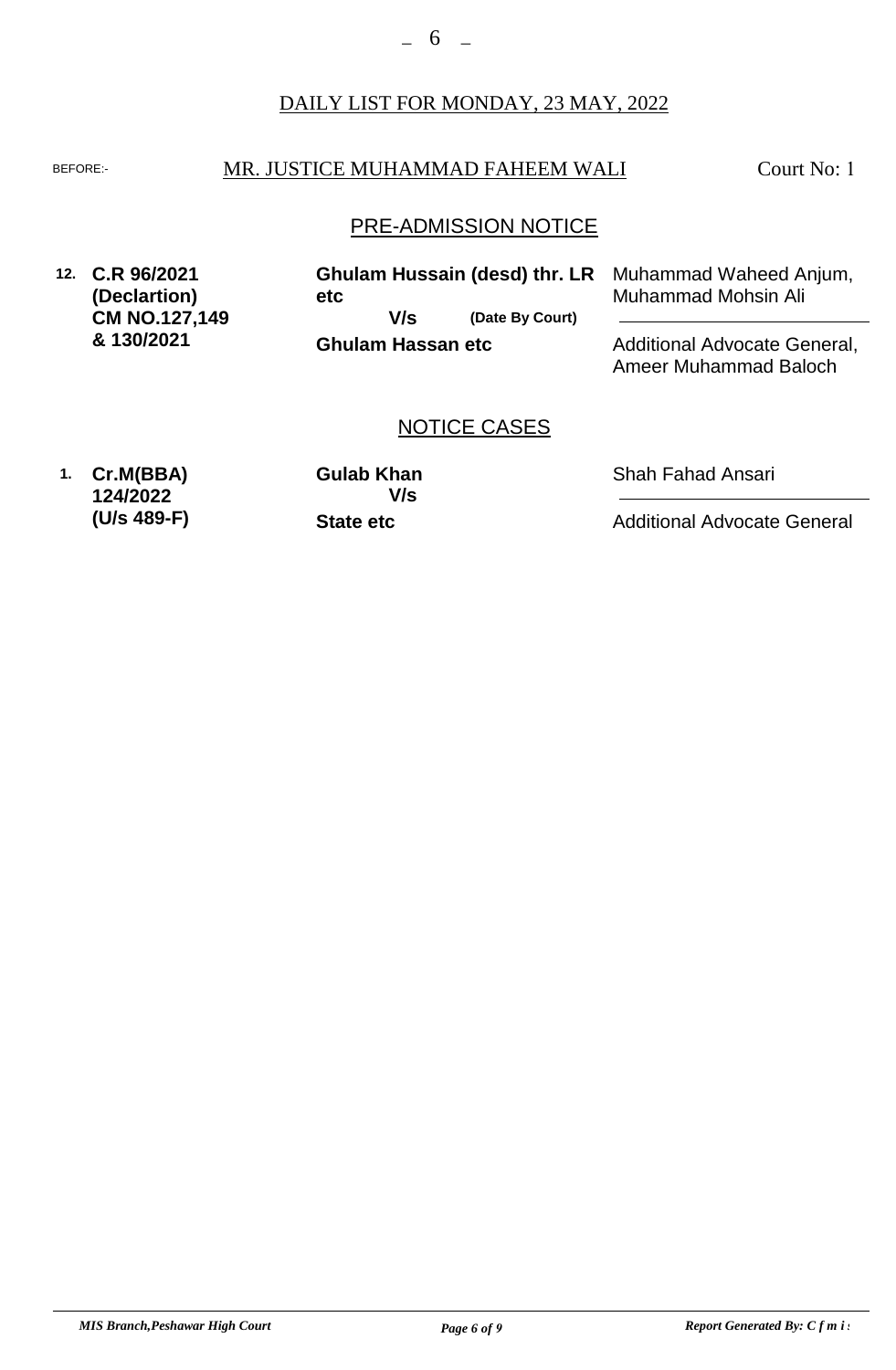#### $-7$   $-$

#### DAILY LIST FOR MONDAY, 23 MAY, 2022

## BEFORE: MR. JUSTICE MUHAMMAD FAHEEM WALI

Court No: 1

# NOTICE CASES

| 2.        | W.P 369/2015 CM<br>NO.392/2015<br>(Direction at<br><b>S.NO.02)</b> | <b>Ghulam Rasool</b><br>V/s<br>(Date By Court)<br><b>Muhammad Usman etc</b> | Sajid Nawaz Saddozai<br>Muhammad Waheed Anjum,<br>Muhammad Ghazanfar Ali,<br>Hameed Ullah Khan Khattak, |
|-----------|--------------------------------------------------------------------|-----------------------------------------------------------------------------|---------------------------------------------------------------------------------------------------------|
| İ         | W.P 370/2015<br>CM NO.393/2015                                     | Ghulam Rasool                                                               | Umar Farooq Betani, Ziaur<br>Rehman Kazi Sajid Nawaz<br>Saddozai                                        |
|           |                                                                    | Muhammad Usman etc                                                          | Muhammad Waheed Anjum,<br><b>Hameed Ullah Khan Khattak</b>                                              |
| ii        | W.P 371/2015<br>CM NO.394/2015                                     | Ghulam Rasool                                                               | Sajid Nawaz Saddozai                                                                                    |
|           |                                                                    | Muhammad Usman etc                                                          | Muhammad Waheed Anjum,<br>Umar Farooq Betani                                                            |
| iii.      | W.P 372/2015<br>CM NO.395/2015                                     | <b>Ghulam Rasool</b>                                                        | Sajid Nawaz Saddozai                                                                                    |
|           |                                                                    | Muhammad Usman etc                                                          | Muhammad Waheed Anjum,<br>Hameed Ullah Khan Khattak,<br>Umar Farooq Betani                              |
| iv        | W.P 373/2015<br>CM NO.396/2015                                     | <b>Ghulam Rasool</b>                                                        | Sajid Nawaz Saddozai                                                                                    |
|           |                                                                    | Muhammad Usman etc                                                          | Muhammad Waheed Anjum,<br><b>Hameed Ullah Khan Khattak</b>                                              |
| V         | W.P 129/2016<br>CM NO.110/2016                                     | Maqbool Ahmad s/o Manzoor<br>Ahmad                                          | Muhammad Ghazanfar Ali,<br>Ziaur Rehman Kazi                                                            |
|           |                                                                    | Muhammad Usman s/o<br><b>Muhammad Nawaz etc</b>                             | <b>Bahadar Khan Marwat</b>                                                                              |
| Vİ        | W.P 130/2016<br>CM NO.111/2016                                     | Maqbool Ahmad s/o Manzoor<br>Ahmad                                          | Muhammad Ghazanfar Ali,<br>Ziaur Rehman Kazi                                                            |
|           |                                                                    | Muhammad Usman s/o<br><b>Muhammad Nawaz etc</b>                             | <b>Bahadar Khan Marwat</b>                                                                              |
| vii       | W.P 131/2016<br>CM NO.112/2016                                     | Maqbool Anmad s/o Manzoor<br>Ahmad                                          | Muhammad Ghazanfar Ali,<br>Ziaur Rehman Kazi                                                            |
|           |                                                                    | Muhammad Usman s/o<br><b>Muhammad Nawaz etc</b>                             | <b>Bahadar Khan Marwat</b>                                                                              |
| viii      | W.P 132/2016<br>CM NO.113/2016                                     | Maqbool Anmad s/o Manzoor<br>Ahmad                                          | Muhammad Ghazanfar Ali,<br>Ziaur Rehman Kazi                                                            |
|           |                                                                    | Muhammad Usman s/o<br>Muhammad Nawaz etc                                    | <b>Bahadar Khan Marwat</b>                                                                              |
| <b>ix</b> | W.P 133/2016<br>CM NO.114/2016                                     | Maqbool Anmad s/o Manzoor<br>Ahmad                                          | Muhammad Ghazanfar Ali,<br>Ziaur Rehman Kazi                                                            |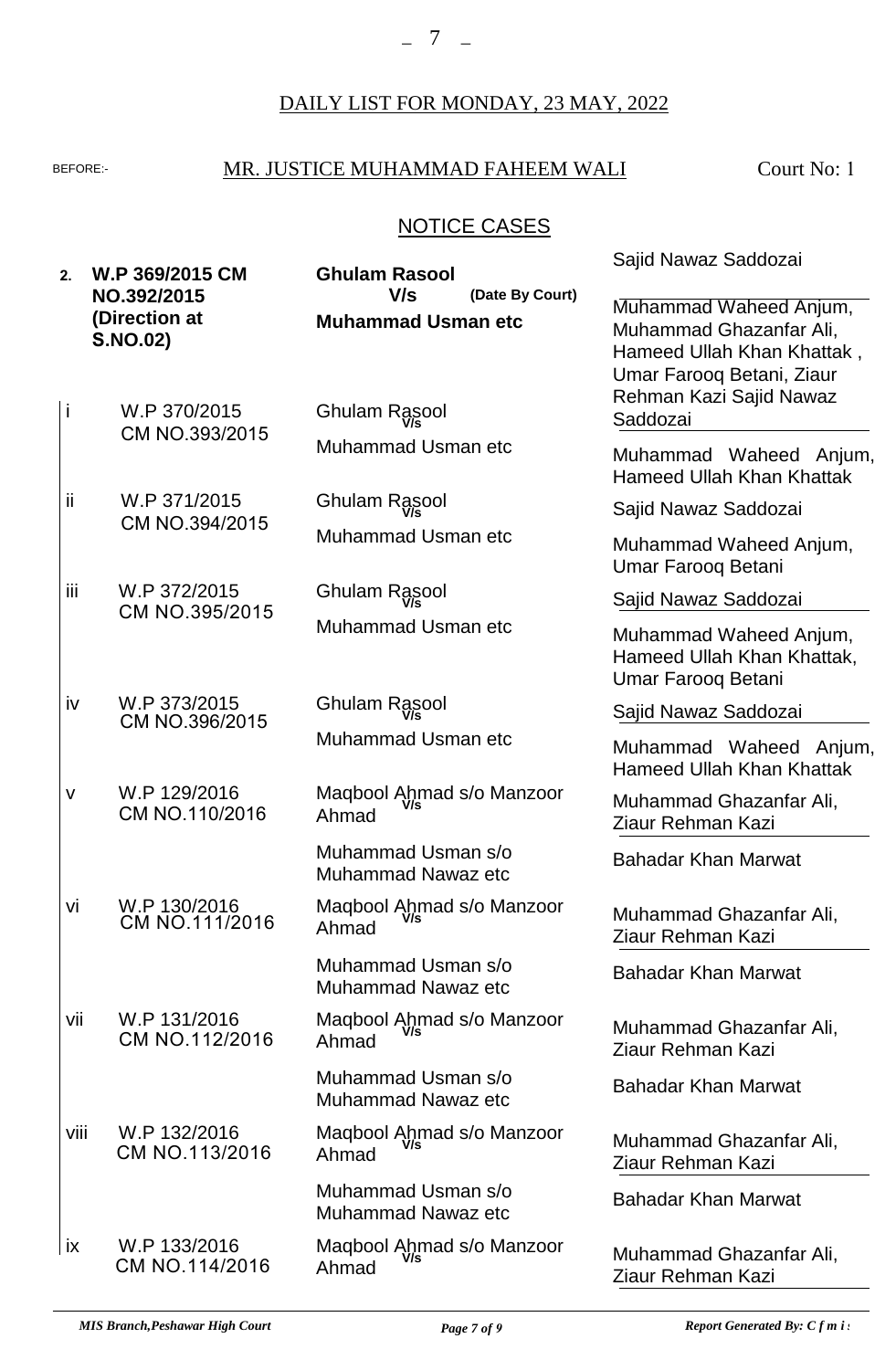#### BEFORE: MR. JUSTICE MUHAMMAD FAHEEM WALI

Court No: 1

#### NOTICE CASES

**3. Cr.M(BA) 4. Cr.M(BA) 5. Cr.A 4/2021 6. Cr.A 29/2021() 7. Cr.A 40/2022 213/2022 (U/s 4 Ghag Act/506/148/149 PPC) 214/2022() (Direction)(Super dari) State etc State etc Altaf Hussain etc M Ayub etc State etc** W.P 134/2016 CM NO.115/2016 Muhammad Usman s/o Muhammad Nawaz etc Muhammad Usman s/o Muhammad Nawaz etc **Azram Jan etc Abdul Jabbar Haji Arshad Mehmood Moeen-UL-hassan Haroon Ahmad** Farooq Akhtar, Syed Taj Ali Shah Sheikh Iftikharul Haq Additional Advocate General, Muhammad Waheed Anjum Muhammad Anwar Awan, Ehsanul Haq Malik Additional Advocate General Additional Advocate General Additional Advocate General **V/s V/s V/s V/s V/s** x Maqbool Ahmad s/o Manzoor Ahmad **V/s** Bahadar Khan Marwat Muhammad Ghazanfar Ali, Ziaur Rehman Kazi Bahadar Khan Marwat Pir Amjad Ali Shah Additional Advocate General, Sajjad Ahmad Shami, Naseeb Ullah Ahmad Ali Khan, Raja M. Shahid Khan Farooqi **(With Office Report)**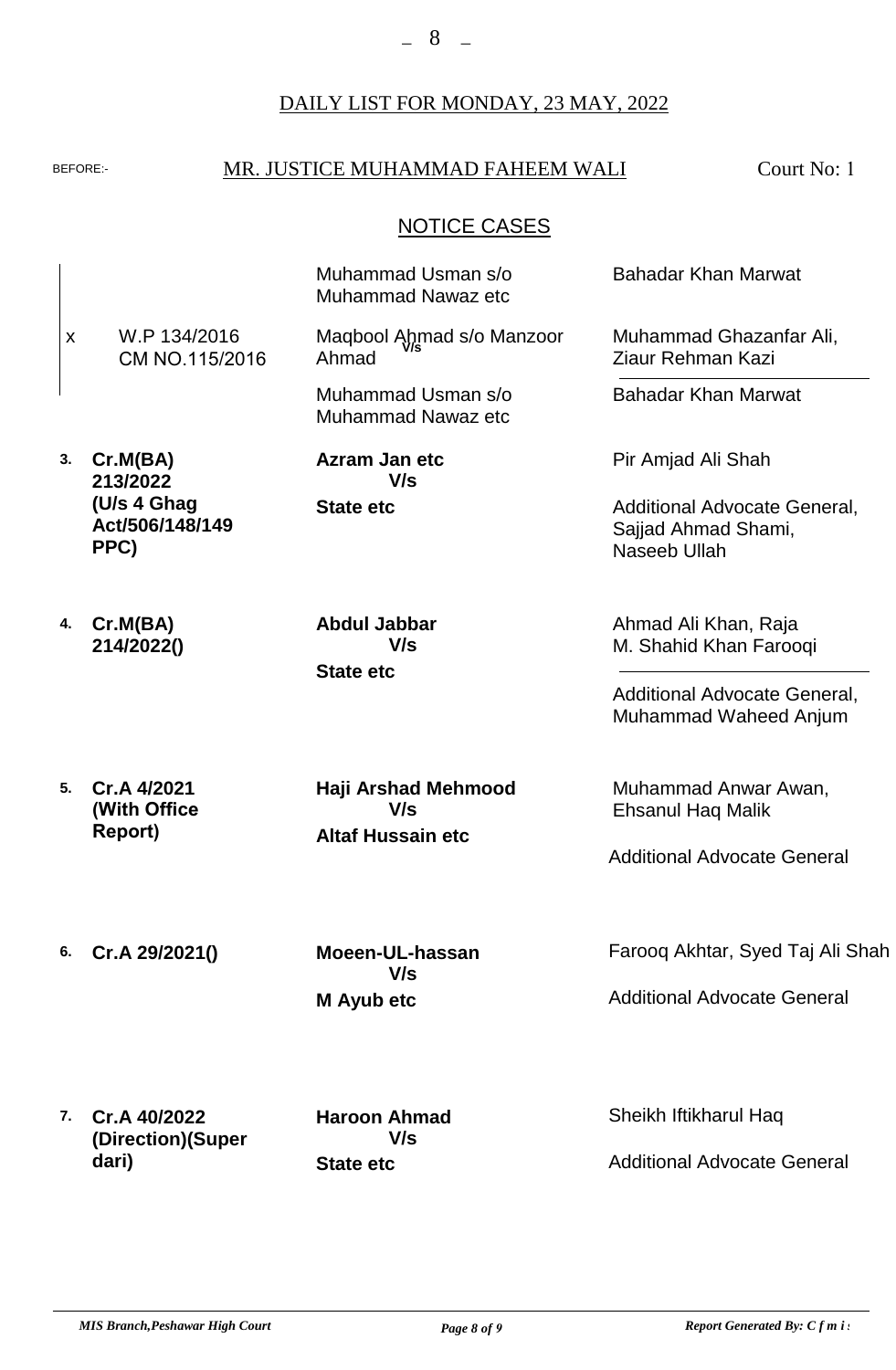## BEFORE: MR. JUSTICE MUHAMMAD FAHEEM WALI

Court No: 1

# NOTICE CASES

|  | 8. Cr.R 28/2022<br>(Direction) | Allah Wasaya<br>V/s | Muhammad Yousaf Khan               |
|--|--------------------------------|---------------------|------------------------------------|
|  | $(3/4$ IDA)                    | Aamir etc           | <b>Additional Advocate General</b> |

| 9.  | C.R 77/2014                                | Mst. Moondan through L.Rs<br>V/s                              | Malik Hidayat Ullah Mallana,<br><b>Muhammad Anwar Awan</b>                                 |
|-----|--------------------------------------------|---------------------------------------------------------------|--------------------------------------------------------------------------------------------|
|     |                                            | <b>Ghulam Rasool etc</b>                                      |                                                                                            |
| I   | C.R 78/2014<br>CM NO.26 & 151/2019         | Mst. Moondan through L.Rs<br><b>Ghulam Rasool etc</b>         | Muhammad Mohsin Ali,<br>Rahmatullah<br>Malik Hidayat Ullah Mallana,<br>Muhammad Anwar Awan |
|     |                                            |                                                               | Muhammad Mohsin Ali,<br>Rahmatullah                                                        |
| 10. | <b>RFA 7/2017</b><br><b>CM NO.07/2017</b>  | <b>Ehsanullah</b><br>W <sub>S</sub> (Adjournment Application) | Shumaila Awan, Ahmad Ali Khan                                                              |
|     |                                            | <b>Sui Northern Gas Piplines</b><br>Limited                   | Nasrullah Jan                                                                              |
| 11. | <b>RFA 44/2019</b><br><b>CM NO.47/2019</b> | <b>Abdul Qudoos</b><br>V/s                                    | <b>Ghulam Muhammad Sappal</b>                                                              |
|     | & 87/2020 (U.F)                            | Saleemullah Khan etc                                          | Muhammad Anwar Awan,<br>Mehreen Saba, Muhammad Sajid<br><b>Baloch</b>                      |
| j   | RFA 60/2019                                | Abdul Qadoos                                                  | Muhammad Anwar Awan                                                                        |
|     | CM NO.88/2020                              | Saleem Ullah etc                                              | Mehreen Saba                                                                               |
| 12. | <b>RFA 30/2020</b><br>(Direction)          | Hayatullah<br>V/s<br><b>Abbas Ali</b>                         | Muhammad Ismail Alizai,<br>Muhammad Waheed Anjum,<br><b>Ahmad Shahbaz Alizai</b>           |

Abdul Qayyum Qurashi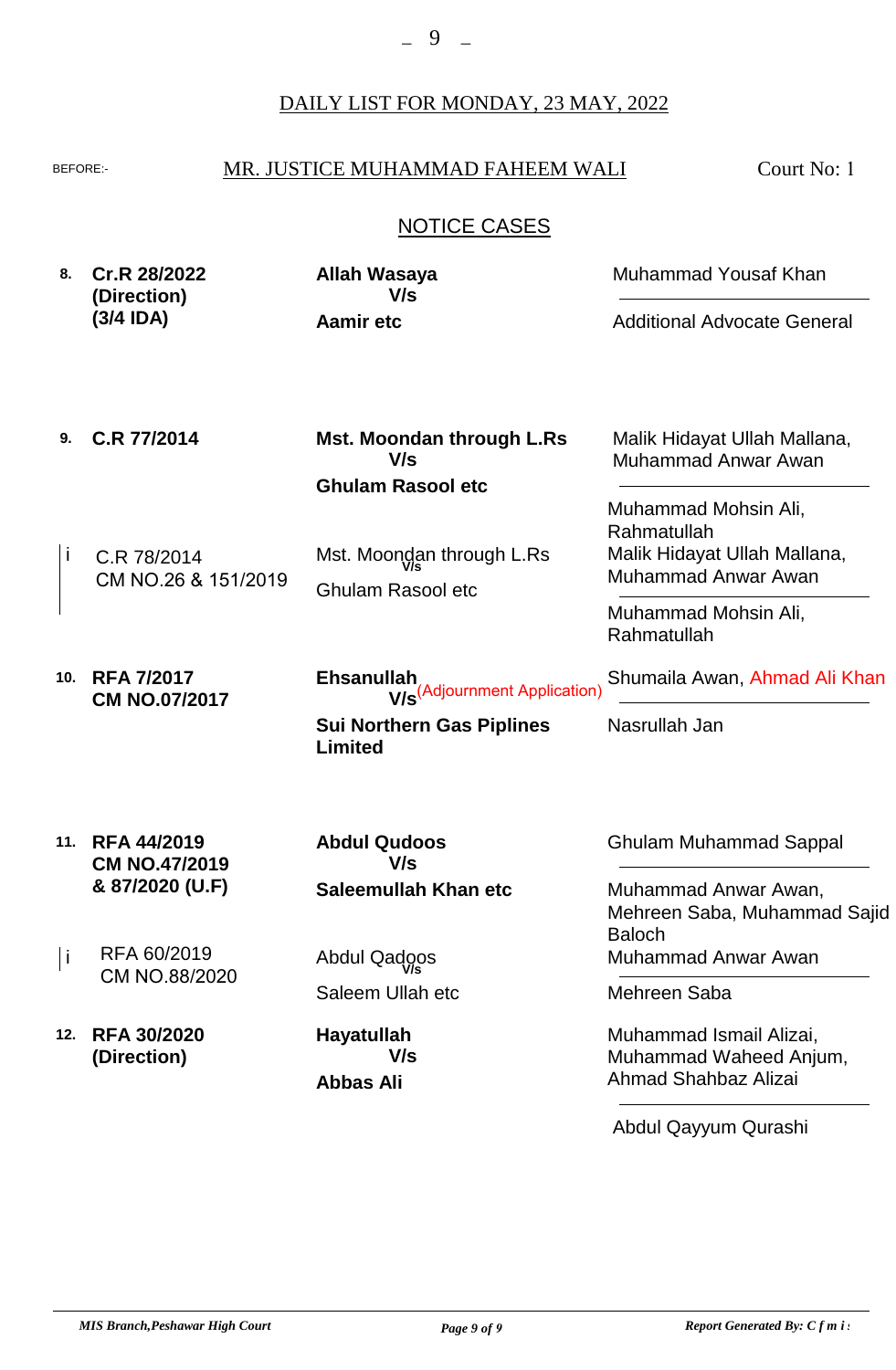#### **PESHAWAR HIGH COURT BENCH, DERA ISMAIL KHAN**

ADDITIONAL LIST FOR MONDAY, 23 MAY, 2022

## BEFORE:- MR. JUSTICE MUHAMMAD FAHEEM WALI

Court No: 1

#### MOTION CASES

- **1. CM NOs.585/2021, Gomal University etc Mudasir Mahmood** Ahmad Ali Khan, Muhammad **V/s** (Adjournment Application) Mohsin Ali, Sana Ullah Shamim Gandapur, Ziaur Rehman Kazi **322 & 330/2022 in W.P 1216/2018 (E.F)**
- **2. Govt. of Khyber Pakhtunkhwa etc Naimat Ullah V/s CM NO.201/2022 in W.P 155/2022 (Services) (U.F)**

Muhammad Kamran Baloch

**3. CM NO.334/2022 & INTERIM RELIEF in W.P 247/2022 (Quashment of FIR) (U.F)**

**State etc Zubair Khan V/s**

Muhammad Mohsin Ali, Sheikh Shafqatur Rehman

**4. CM NO.236/2022 D.I.G DIKhan etc Umar Farooq** Ahmad Ali Khan, Shumaila Awan, Raja M. Shahid Khan Farooqi **V/s** (Adjournment Application)**in W.P 184/2022 (Quashment of FIR) (U.F)**